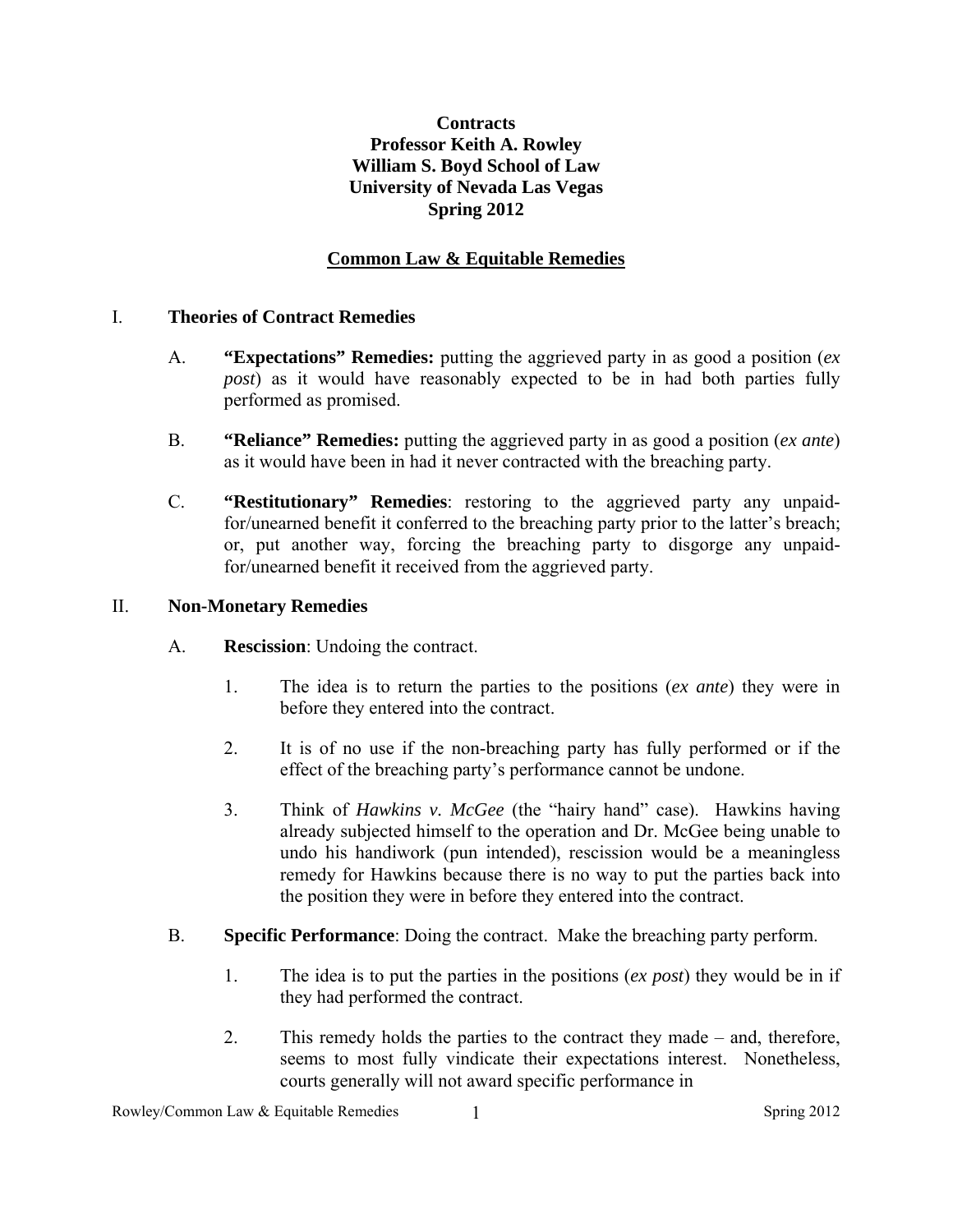- a. contracts for **personal services** (although some courts recognize an exception when the breaching party's skills are so rare that she may be the only one to perform the contract as bargained), and
- b. contracts for the **payment of money** (this is the same as awarding damages, and thus would be redundant).
- 3. Courts also frown upon **forcing buyers to buy things that they do not want**. For example, you contract for a sculpture of your wife, but before it is finished, she leaves you for another. The buyer may not have to buy the sculpture, but may be liable to the sculptor for damages.
- 4. Courts are more willing to award specific performance of
	- a. contracts to **sell**  though generally not buy **real property** (on the theory that no two pieces of realty are the same),
	- b. contracts for **very unique personal property**, and
	- c. contracts for **specially manufactured goods**.
- 5. Specific performance is a matter of **judicial discretion**. R2 § 357(1).
- 6. A court should not grant specific performance unless the terms of the contract are clear enough to enable a court to fashion an appropriate order. R2 § 362.
- 7. A court should not grant specific performance where there exists an **adequate remedy at law**. R2 § 359.
- 8. The party seeking specific performance must show an **attempt to tender** its own full performance, unless such tender would be futile.
- 9. Ordering specific performance must not be **fundamentally unfair** to the breaching party. R2 § 364.
- C. **Injunctive Relief** ("Specific *Non*performance"): Order from the court telling someone to refrain from doing something. Only makes sense if this remedy is sought before breach or if it's sought to compel someone to perform a condition precedent. R2 § 357(2).
- D. **Declaratory Judgment**: Asking a court to declare the rights and responsibilities of the parties.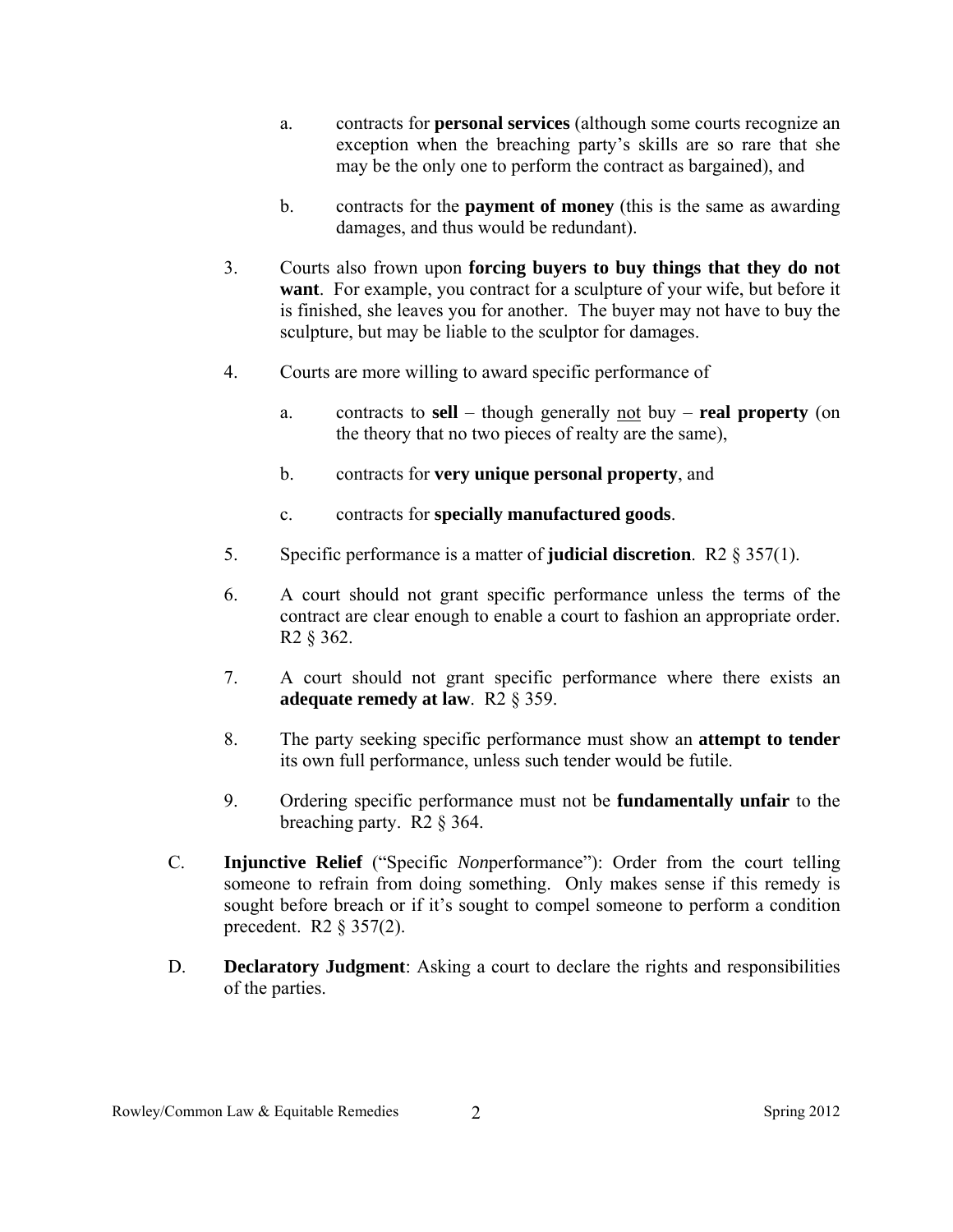## III. **Monetary Remedies**

- A. **Liquidated Damages**: Damages that are agreed to the parties ahead of time in their contract R2 § 356.
	- 1. Damages for breach by either party may be liquidated in the agreement but only at an amount that is reasonable in the light of the anticipated or actual loss caused by the breach and the difficulties of proof of loss.
	- 2. A term fixing unreasonably large liquidated damages is unenforceable on grounds of public policy as a penalty.
	- 3. Three criteria often used to determine the reasonableness of a liquidated damages clause are
		- a. anticipated or actual harm caused by the breach;
		- b. difficulty of proving loss; and
		- c. difficulty of obtaining an adequate remedy.
	- 4. Under this analysis the liquidated damages clause is *enforceable* if actual damages, at the time of contracting, would be difficult to determine and the amount fixed is not out of all proportion to the probable loss.
	- 5. On the other hand, the clause is *unenforceable* if the damage resulting from a breach is susceptible of definite measurement; or where the stipulated amount would be grossly in excess of actual damages.
- B. **Expectation Damages**: Giving the P the *benefit of his bargain*, by putting him in as good as position as he would have been had D performed as promised.

# 1. **Measuring Expectation Damages:**

Expectation damages = Loss in Value + Other Loss - Cost Avoided - Loss Avoided.

a. **Loss in Value:** the difference between the value the P expected to receive from the D's promised performance and the value P received from D's actual (non-)performance (*e.g.*, Painter fails to paint house for \$500 as promised. No out-of-pocket loss by the owner of the house. Actual damages = owner's expectation damages. If owner hires someone else to paint for \$600, he is entitled to the difference between the contract price and the actual price).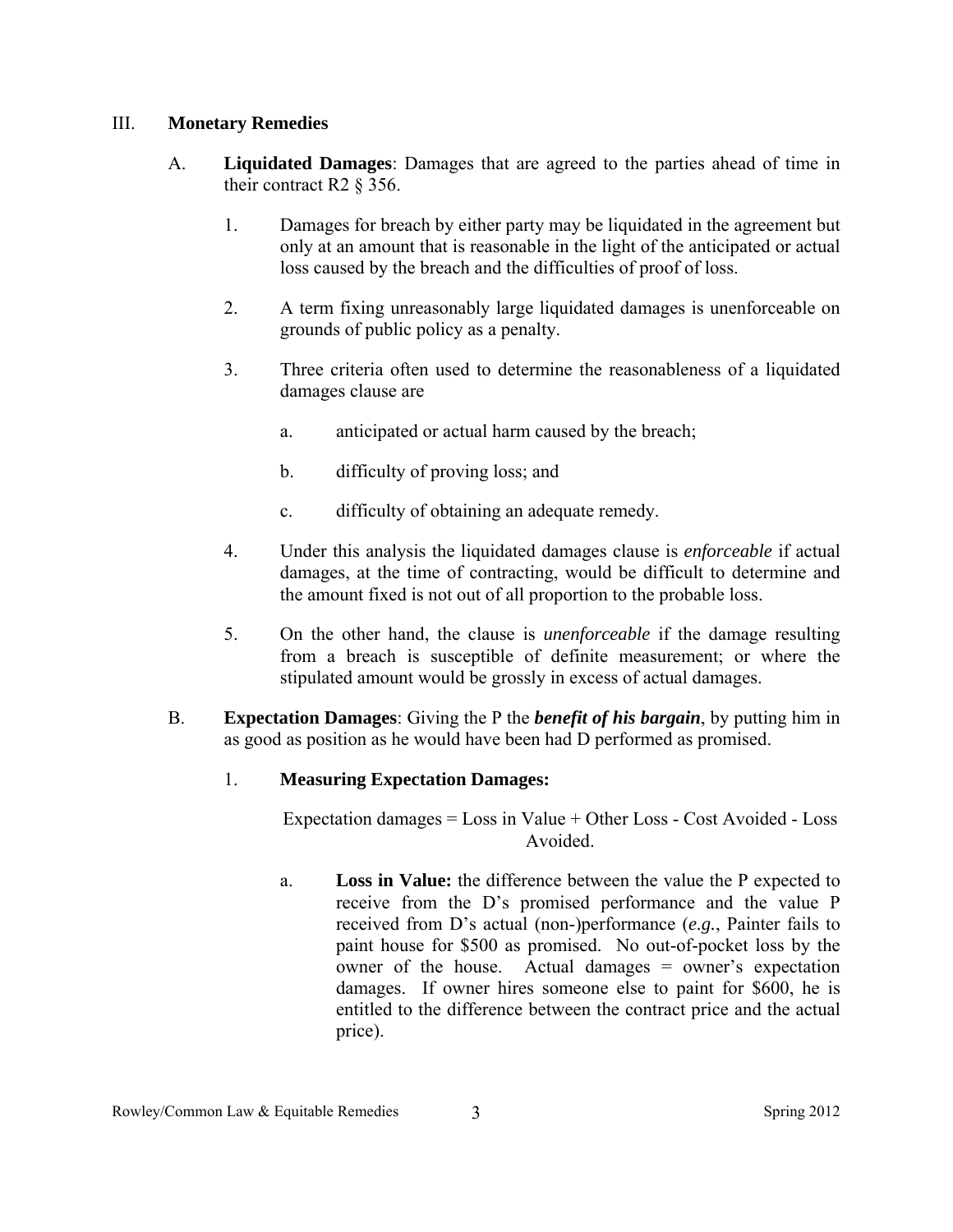## b. **Other Loss** includes

- i. **Incidental Damages:** expenses P incurred attempting to mitigate the actual and consequential damages caused by the D's breach (*e.g.*, if the owner ran a newspaper ad to find a replacement painter, the expense for the ad would be incidental damages), plus
- ii. **Consequential Damages:** damages other than actual or incidental – caused by from the breach (*e.g.*, if owner was unable to sell house for the same price he could have received if it had been repainted, he may be able to recover the lost profit, subject to the limitations discussed below). Consequential damages must be *reasonably foreseeable* to the D **at the time they entered into the contract**, either because
	- A). They **flow logically** from the breach, or
	- B). The P **described** them to the D.
- c. **Cost Avoided:** costs that the breach enables the non-breaching party to avoid (*e.g.*, the contract required the owner to supply a ladder or scaffolding, now he doesn't have to)
- d. **Loss Avoided:** the extent to which the non-breaching party has mitigated their damages.
- 2. While the foregoing is the standard measure of expectancy damages, others include
	- a. lost **profits**,
	- b. the cost of **repair or replacement**, and
	- c. the cost of **completion**.

# C. **Limitations on Expectation Damages**

- 1. **Mitigation:** A plaintiff cannot recover damages that it could have avoided, after receiving notice of the defendant's breach, without undue risk, burden, or humiliation. R2 § 350(1).
- 2. **Foreseeability (per** *Hadley v. Baxendale***):** The defendant must have been able to **foresee**, when making the contract, that a breach by it might cause damages of the kind the plaintiff seeks to recover.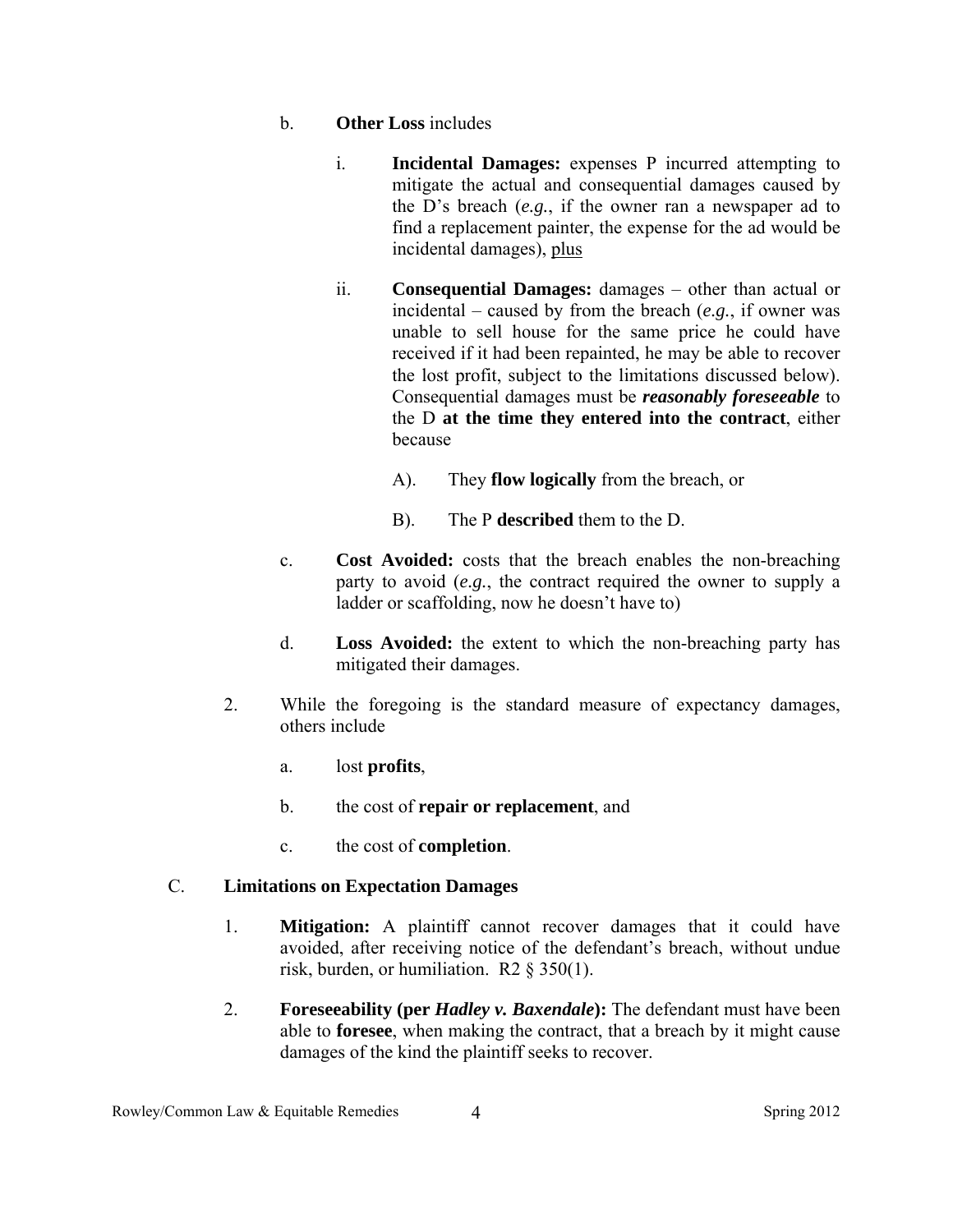- a. When the **special circumstances are known and communicated**, the measure of damages is the amount of injury that would ordinarily follow from a breach of contract.
- b. If such **special circumstances are not known**, then damages must be limited to those foreseeable at the time of formation, since it is presumed that the parties factored only the general measure into their negotiations (and the price to be paid).
- c. The *type* of loss must be reasonably foreseeable, not the **manner** in which it occurs nor the **extent** of the loss.
- 3. **Causation:** The defendant's breach must proximately cause the damages the plaintiff seeks to recover; that is, the damages must be directly traceable to the breach, not remote or the result of other intervening causes.
- 4. **Certainty:** The damages must be reasonably ascertainable following the breach.
	- a. Although the aggrieved party's damages need not be susceptible to exact calculation, they must be provable with reasonable certainty.
	- b. When expectations damages are not sufficiently ascertainable, a court should permit recovery of reliance damages or restitutionary damages as an alternative.
	- c. If the breaching party can show that her breach did not cause *any* damages, she should not be liable for the reliance expenses. In which case, the aggrieved party should be entitled to seek restitutionary damages, provided it can show that it conferred some benefit on the breaching party.
- D. **Reliance Damages**: Reimbursing the P his *out-of-pocket loss* caused by reliance on the contract (or even the prospect of a contract), thus putting P in as good a position as he would have been in had he never made the contract.
- E. **Restitutionary Damages**: Restoring to the P any benefit that he has conferred on D, so as to avoid *unjustly enriching* D.
	- 1. **Key:** The purpose of restitutionary damages is preventing unjust enrichment *of either the nonbreaching party or the breaching party*.
	- 2. Parties resort to restitutionary damages in one of three basic cases: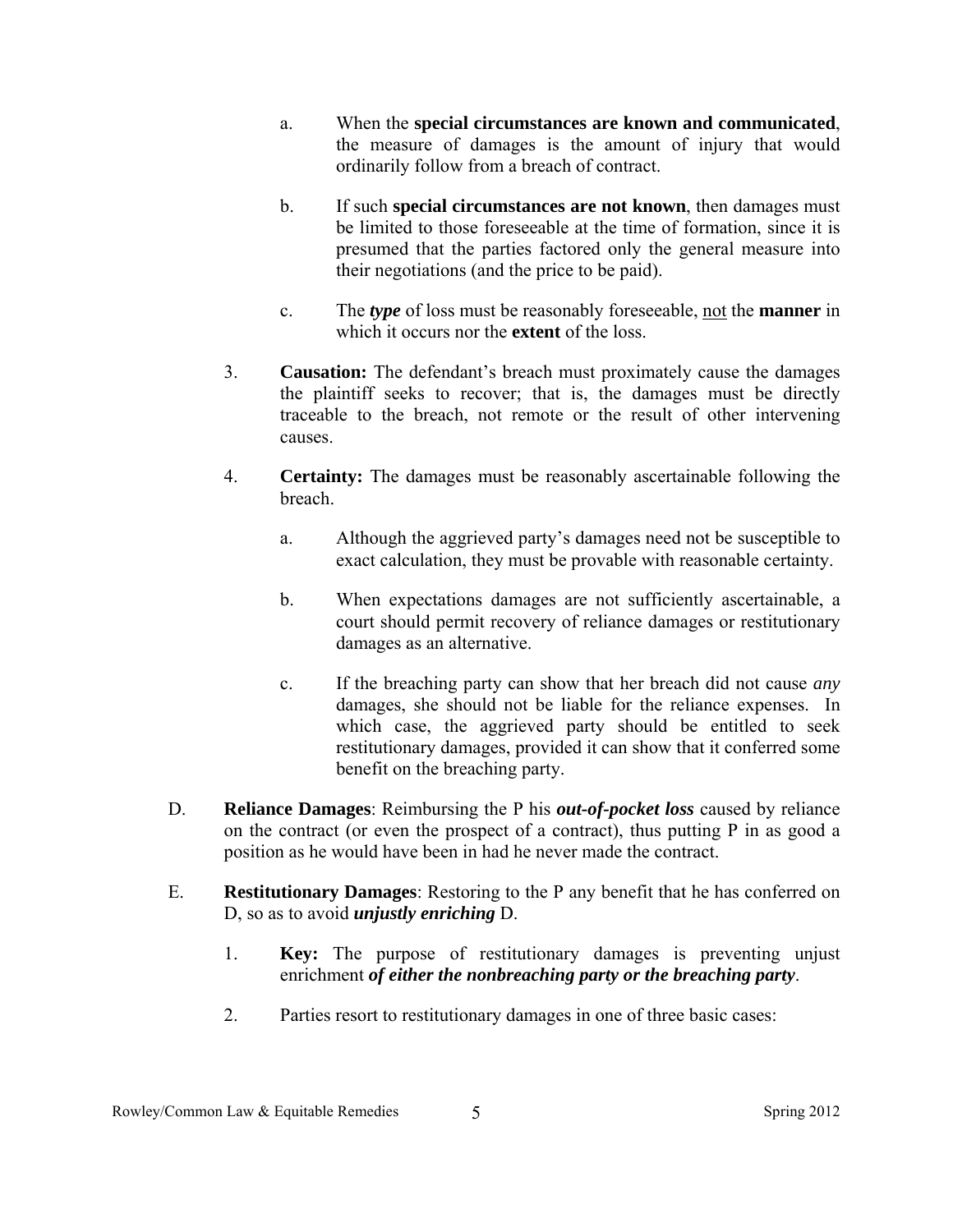- a. the other party has breached, but expectations damages are too hard to prove or would result in a losing contract for the party seeking relief, R2 § 373(1);
	- Restitution is unavailable in this case if the party seeking restitution has already fully performed and all the breaching party has to do is pay a definite sum of money. *See* R2  $§$  373(2).
- b. the breach is not actionable as a breach (*e.g.*, promissory estoppel) or there's a defense to the breach (*e.g.*, changed circumstances), R2 §§ 375-377; or
- c. the party seeking relief is, itself, in breach of the contract, but nonetheless conferred a benefit on the nonbreaching party that it wants to recover or at least receive an offset for, R2 § 374.
- 3. Mechanics
	- a. R2 § 344 recognizes the "restitutionary interest" as one worth protecting by giving a remedy to restore to the aggrieved party any (uncompensated) benefit he has conferred ion the other party.
	- b. R2 § 345 empowers courts to prevent unjust enrichment by
		- i. requiring **restoration** of a specific thing, R2 § 345(c); or
		- ii. if the P has conferred on D a **measurable benefit**,
			- A). requiring D to pay P the **fair market value** of the benefit that P conferred, R2  $\S$ § 345(d) & 371(a), or
			- B). requiring D to **disgorge** any **increase in the value of his interests** as a result of P's (partial) performance, R2 §§ 345(d) & 371(b).
	- c. R2 § 370: In order to be eligible for restitutionary relief, the aggrieved party must have "conferred a benefit on the other party by way of part performance or reliance."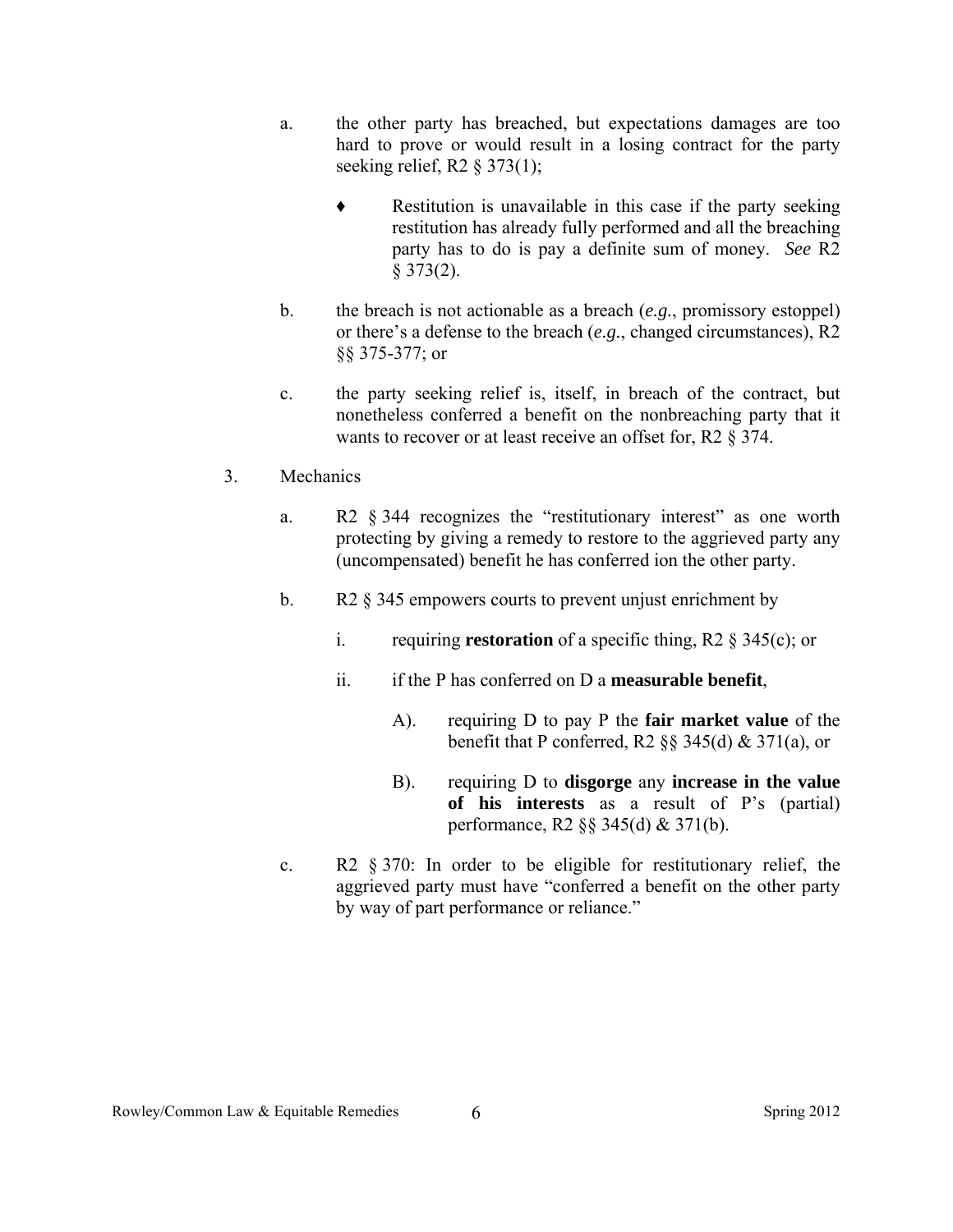#### F. **Expectation, Reliance, and Restitutionary Damages Compared**

Hypo: A agrees to build a building for B for \$500,000. A calculates that its costs will be \$450,000, so that it expects to make a \$50,000 profit on the project. After A has completed 10% of the work, B repudiates, not having paid A anything. At the time of the repudiation, A's labor and materials expenditures totaled \$75,000, including \$30,000 worth of unused materials, which A can resell for \$20,000. So,

Contract price  $=$  \$500,000 Expected cost =  $$450,000$ Expected profit  $=$  \$50,000 10% into completion when B repudiates Unreimbursed expenses for work performed and materials purchased  $= $75,000$ Salvage value of unused materials= \$20,000

- 1. Expectation Damages =  $$105,000$ 
	- a. Basic Formula

loss in value + other losses - cost avoided - loss avoided

 $$500,000 + $0 - $375,000 - $20,000$ 

## b. Lost Profits Formula =  $$105,000$

expected profit + unreimbursed expenses - loss avoided

 $$50,000 + $75,000 - $20,000$ 

2. Reliance Damages =  $$55,000$ 

 Unreimbursed expenses = \$75,000  $S$ alvage =  $$20,000$ Reliance Damages =  $$55,000$ 

3. Restitutionary Damages = \$50,000

value of 10% of the job - amount already paid by other party

 $(10\% \times \$500,000) - \$0 = \$50K$